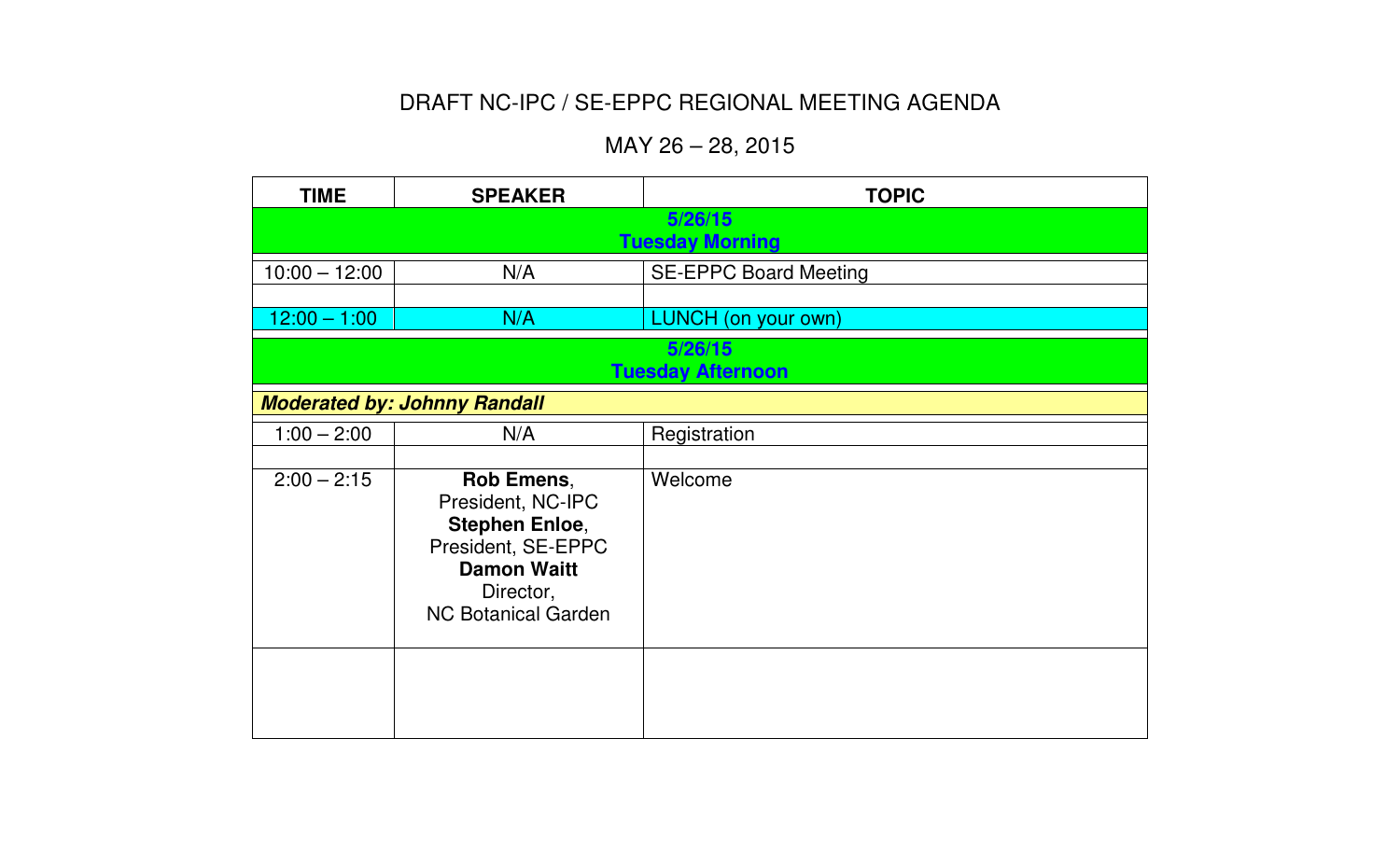| <b>TIME</b>   | <b>SPEAKER</b>                                                                                                  | <b>TOPIC</b>                                                                                                                        |
|---------------|-----------------------------------------------------------------------------------------------------------------|-------------------------------------------------------------------------------------------------------------------------------------|
|               |                                                                                                                 | 5/26/15                                                                                                                             |
|               |                                                                                                                 | <b>Tuesday Afternoon (continued)</b>                                                                                                |
| $2:15 - 2:45$ | Janis McFarland<br>Syngenta Crop<br><b>Protection/National</b><br><b>Invasive Species Advisory</b><br>Committee | Keynote – Progress and activities of the Invasive<br>Species Advisory Committee for the National Invasive<br><b>Species Council</b> |
|               |                                                                                                                 |                                                                                                                                     |
| $2:45 - 3:15$ | <b>Kelly Douglass</b><br><b>NC Wildlife Resources</b><br>Commission                                             | Working with Private Landowners on Managing<br><b>Invasives</b>                                                                     |
|               |                                                                                                                 |                                                                                                                                     |
| $3:15 - 3:45$ | N/A                                                                                                             | <b>Break</b>                                                                                                                        |
|               |                                                                                                                 |                                                                                                                                     |
| $3:45 - 3:55$ | <b>Gary Marshall</b>                                                                                            | <b>Silent Auction Process</b>                                                                                                       |
|               |                                                                                                                 |                                                                                                                                     |
| $3:55 - 4:30$ | EPPC/IPC<br>Representatives                                                                                     | <b>Chapter Updates</b>                                                                                                              |
|               |                                                                                                                 |                                                                                                                                     |
| $4:30 - 5:00$ | <b>Stephen Enloe</b>                                                                                            | Cogongrass                                                                                                                          |
|               |                                                                                                                 |                                                                                                                                     |
| $5:00 - 7:00$ | N/A                                                                                                             | Social/Mixer at NC Botanical Garden                                                                                                 |
|               |                                                                                                                 |                                                                                                                                     |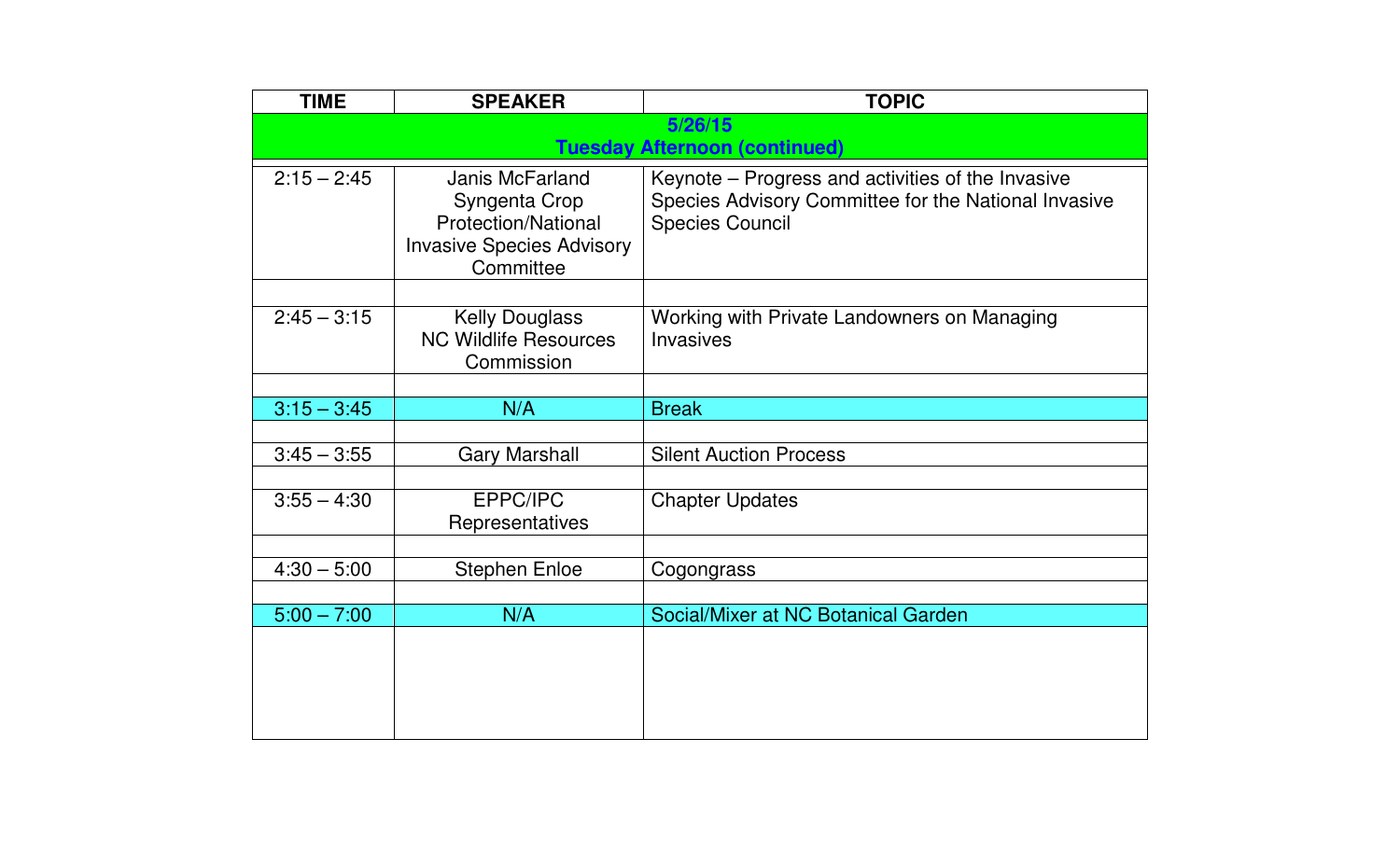| <b>TIME</b>    | <b>SPEAKER</b>                                                                   | <b>TOPIC</b>                                                                      |
|----------------|----------------------------------------------------------------------------------|-----------------------------------------------------------------------------------|
|                |                                                                                  | 5/27/15<br><b>Wednesday Morning</b>                                               |
| $8:00 - 8:15$  |                                                                                  | Meet @ NC Botanical Garden for Field Trip<br>transportation                       |
| $8:15 - 12:00$ | Neville Handel<br><b>NCBG Conservation</b><br><b>Steward</b>                     | <b>Field Trip A:</b> Mason Farm Biological Reserve and<br>Coker Pinetum (3 hours) |
|                | <b>Walt Tysinger</b><br><b>Triangle Land</b><br>Conservancy                      | Field Trip B: Irvin Farm (3 hours)                                                |
|                | <b>Celeste Burns</b><br><b>Ellerbe Creek Watershed</b><br>Association            | Field Trip C: Ellerbe Creek (3 hours)                                             |
|                | <b>Johnny Randall</b><br><b>NCBG Director of</b><br><b>Conservation Programs</b> | <b>NC Botanical Garden Tour option</b>                                            |
|                |                                                                                  |                                                                                   |
|                |                                                                                  |                                                                                   |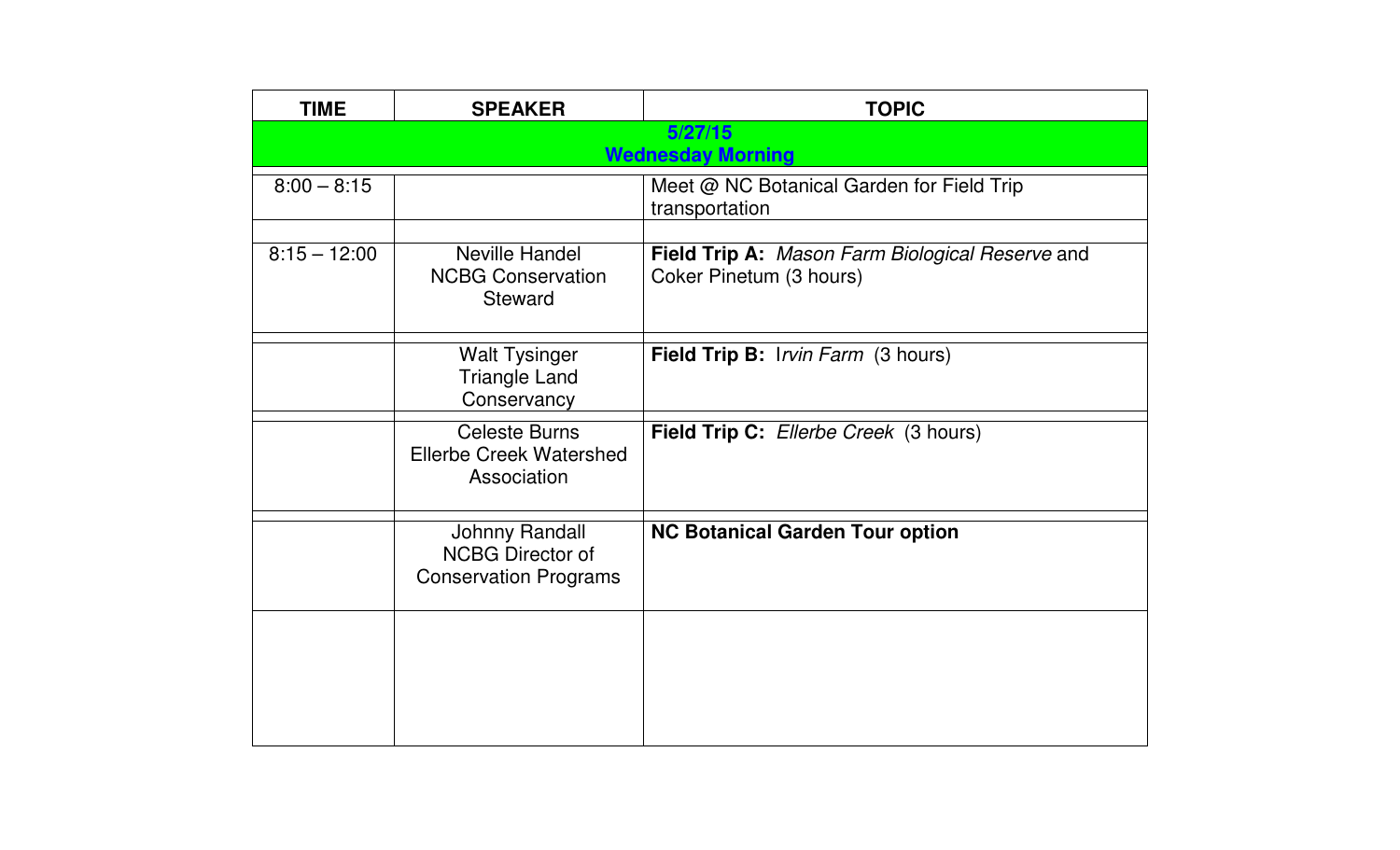| <b>TIME</b>                    | <b>SPEAKER</b>                                                                | <b>TOPIC</b>                                                                                                        |  |
|--------------------------------|-------------------------------------------------------------------------------|---------------------------------------------------------------------------------------------------------------------|--|
|                                | 5/27/15<br><b>Wednesday Afternoon</b>                                         |                                                                                                                     |  |
| <b>Moderated by: Jim Burke</b> |                                                                               |                                                                                                                     |  |
| $12:00 - 1:00$                 | N/A                                                                           | <b>Lunch</b> ( <i>provided at garden</i> )                                                                          |  |
| $1:00 - 1:30$                  |                                                                               |                                                                                                                     |  |
|                                | Kristina Serbesoff-King<br>The Nature Conservancy -<br><b>Florida Chapter</b> | Cooperative Invasive Species Management Areas<br>(CISMAs)                                                           |  |
|                                |                                                                               |                                                                                                                     |  |
| $1:30 - 2:00$                  | <b>Steve Karl and Edenton</b><br><b>High School students</b>                  | <b>Edenton Hydrilla Project</b>                                                                                     |  |
|                                |                                                                               |                                                                                                                     |  |
| $2:00 - 2:20$                  | <b>Debbie Shetterly</b><br><b>Shetterly Conservation</b><br>Consulting        | Weed Action Coalition of the Hickory Nut Gorge, place-<br>based invasives management on public and private<br>lands |  |
|                                |                                                                               |                                                                                                                     |  |
| $2:20 - 2:40$                  | Rima Lucardi<br>USFS – SRS                                                    | Increasing the efficacy of invasive species interceptions<br>at our nation's borders                                |  |
|                                |                                                                               |                                                                                                                     |  |
| $2:40 - 3:10$                  |                                                                               | <b>Break</b>                                                                                                        |  |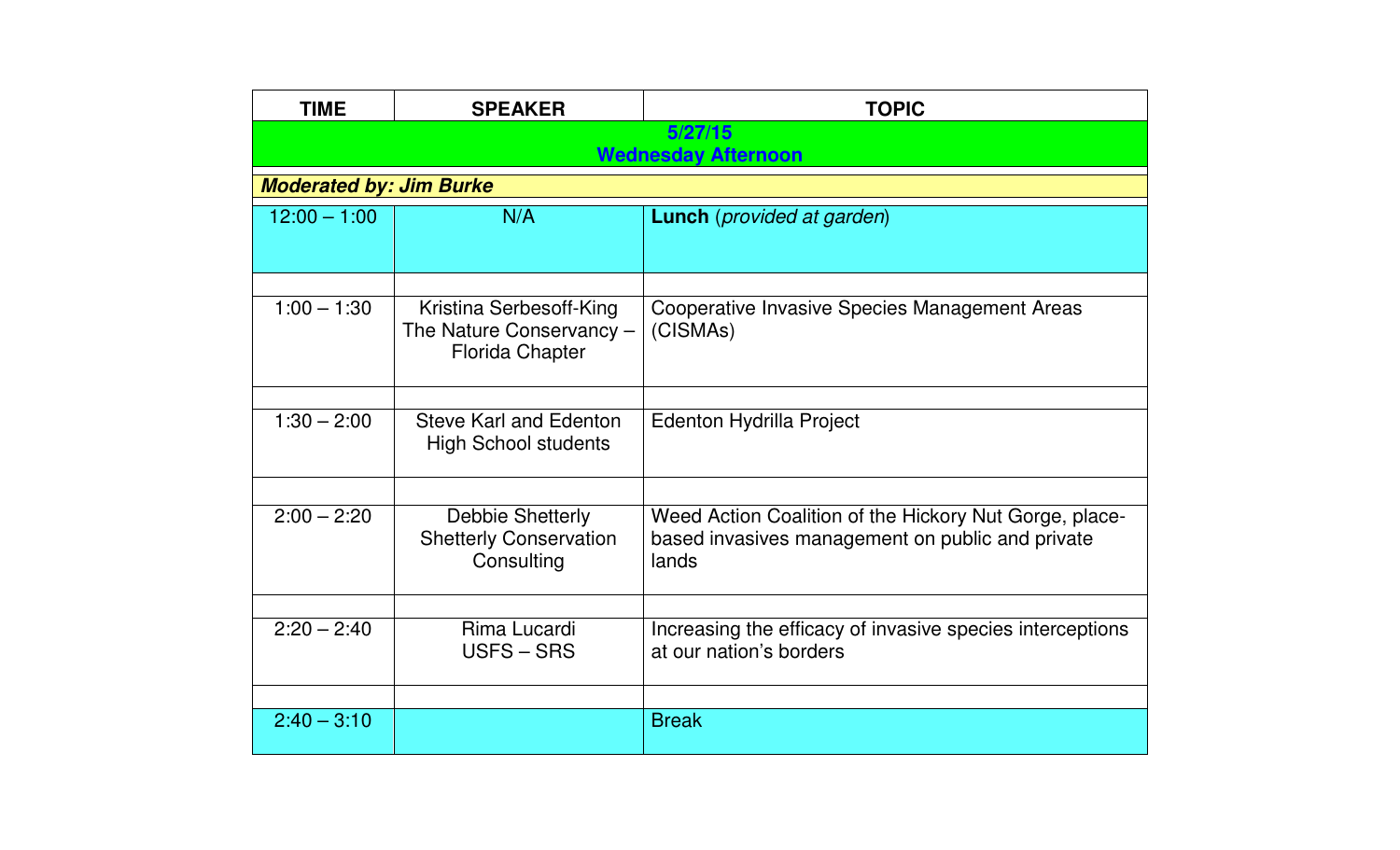| <b>TIME</b>   | <b>SPEAKER</b>                                                                               | <b>TOPIC</b>                                                            |
|---------------|----------------------------------------------------------------------------------------------|-------------------------------------------------------------------------|
|               |                                                                                              | 5/27/15<br><b>Wednesday Afternoon (continued)</b>                       |
| $3:10 - 3:30$ | <b>Karan Rawlins</b><br><b>UGA Invasive Species &amp;</b><br><b>Ecosystem Health</b>         | First Detector Program: Education and Outreach in<br>Georgia            |
|               |                                                                                              |                                                                         |
| $3:30 - 3:50$ | <b>Chelsea Cunard</b><br><b>UGA Dept. of Plant Biology</b>                                   | <b>Invasive Species and Coevolution</b>                                 |
|               |                                                                                              |                                                                         |
| $3:50 - 4:10$ | Anthony L. Koop<br>APHIS - Raleigh                                                           | Recent Weed Risk Assessments of Interest to the<br>Southeastern U.S.    |
|               |                                                                                              |                                                                         |
| $4:10 - 4:30$ | Sean Bloom<br>Catawba Lands<br>Conservancy<br><b>Marshall Ellis</b><br><b>NC State Parks</b> | Successes and Lessons Learned in Eradicating Kudzu                      |
|               |                                                                                              |                                                                         |
| $4:30 - 4:50$ | Rebekah D. Wallace<br><b>EDDMapS Data</b><br>Coordinator                                     | New features in the Southeast Early Detection Network<br>smartphone app |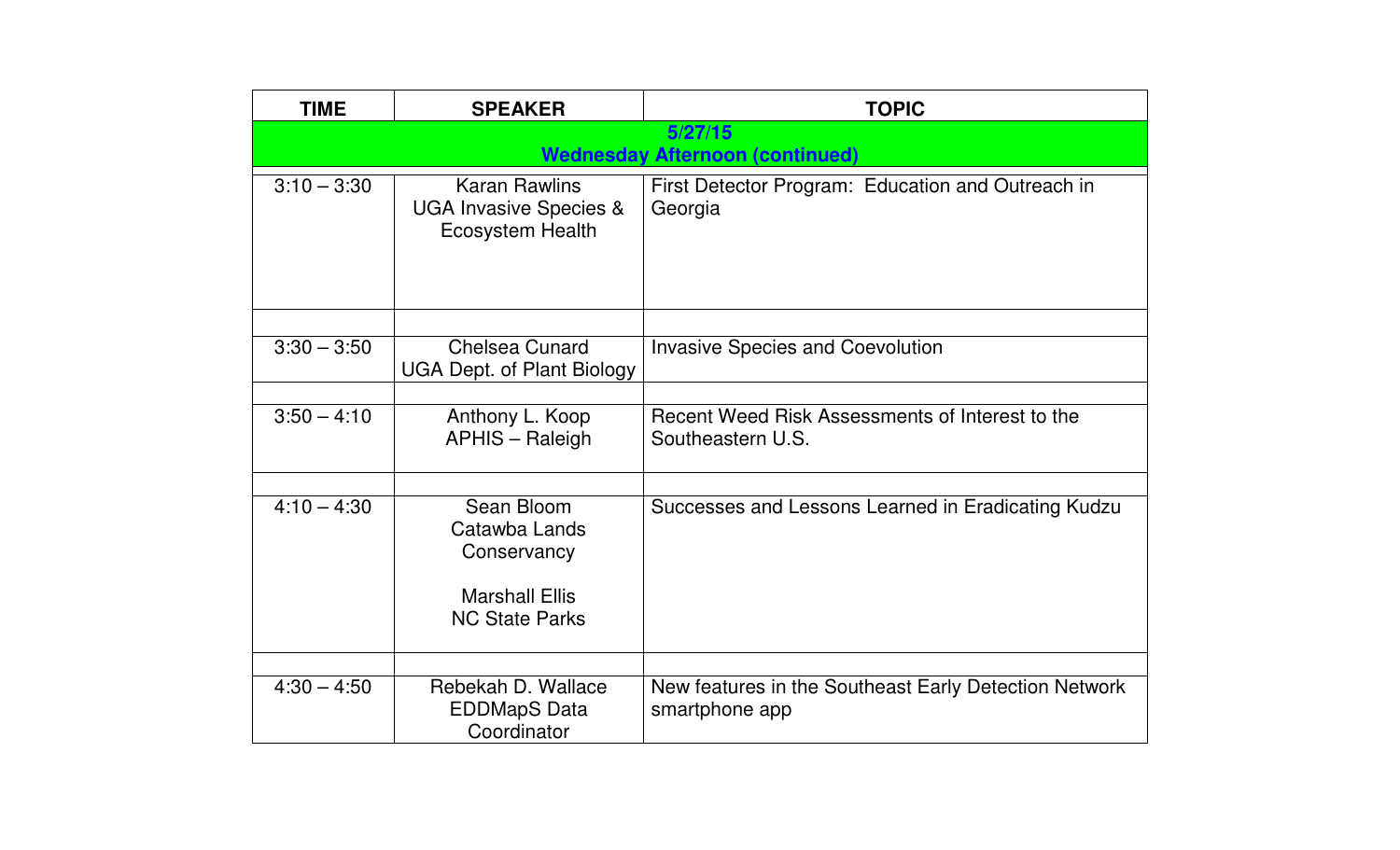| <b>TIME</b>                        | <b>SPEAKER</b>                                         | <b>TOPIC</b>                                                                                       |  |
|------------------------------------|--------------------------------------------------------|----------------------------------------------------------------------------------------------------|--|
|                                    |                                                        | 5/27/15<br><b>Wednesday Afternoon (continued)</b>                                                  |  |
| $4:50 - 5:10$                      | <b>Andrew Howell</b><br><b>NC State Crop Science</b>   | Utilizing Hydroacoustic Technology for Aquatic Plant<br>Management                                 |  |
| 6:30                               |                                                        | Dinner - Carolina Brewery                                                                          |  |
|                                    |                                                        |                                                                                                    |  |
| <b>TIME</b>                        | <b>SPEAKER</b>                                         | <b>TOPIC</b>                                                                                       |  |
|                                    | 5/28/15<br><b>Thursday Morning</b>                     |                                                                                                    |  |
| <b>Moderated by: Pete Schubert</b> |                                                        |                                                                                                    |  |
| $8:00 - 8:30$                      | N/A                                                    | <b>Coffee</b>                                                                                      |  |
| $8:30 - 8:50$                      | Dennis Tarasi<br><b>UNC Dept. of Ecology</b>           | Invaded Plant Communities Differ in Composition and<br><b>Structure from Uninvaded Communities</b> |  |
| $8:50 - 9:10$                      | <b>Bridget Lassiter</b><br><b>NCDA Weed Specialist</b> | Fig Buttercup, An Emerging Weed                                                                    |  |
|                                    |                                                        |                                                                                                    |  |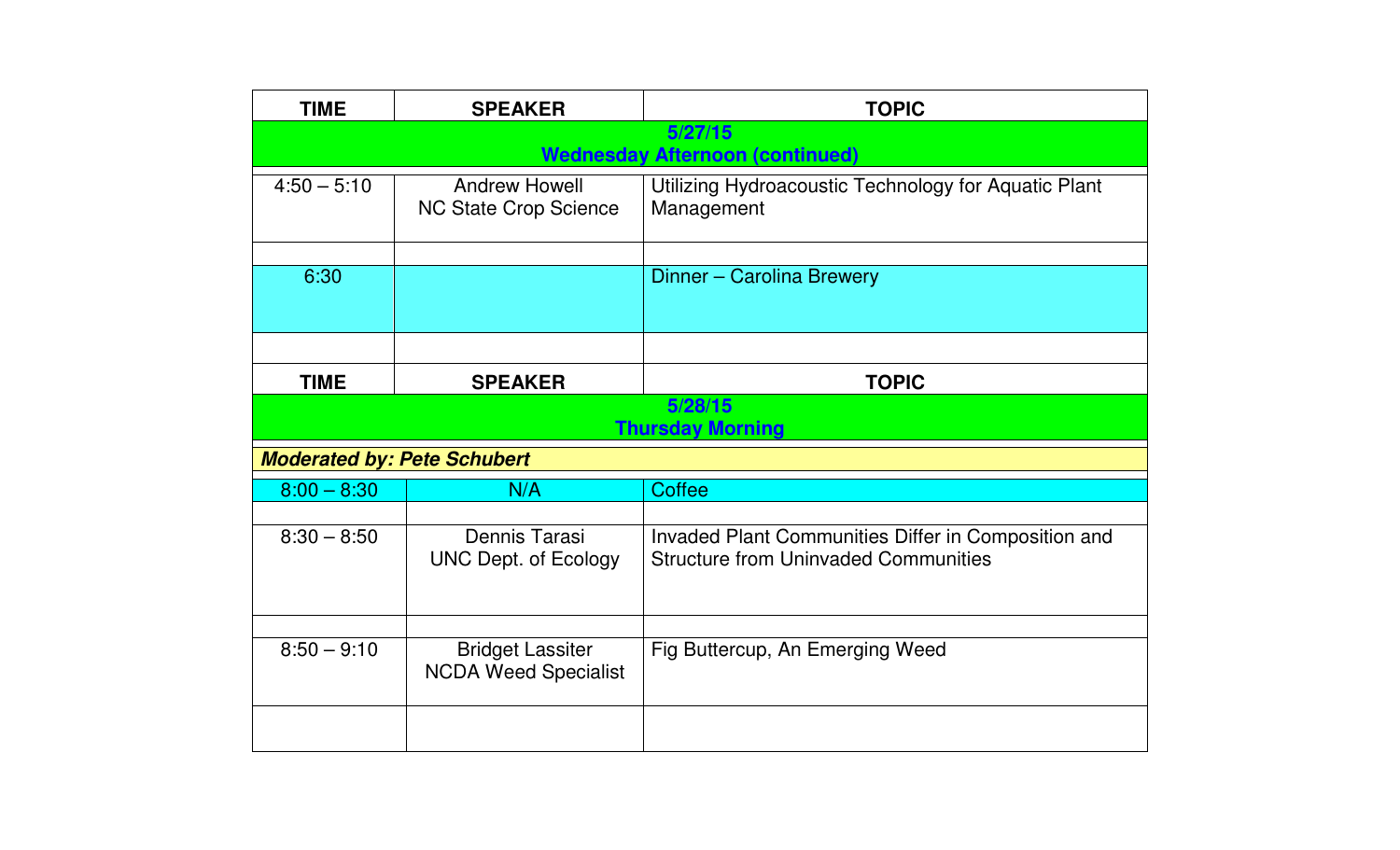| <b>TIME</b>     | <b>SPEAKER</b>                                                 | <b>TOPIC</b>                                                                                                  |
|-----------------|----------------------------------------------------------------|---------------------------------------------------------------------------------------------------------------|
|                 |                                                                | 5/28/15                                                                                                       |
|                 |                                                                | <b>Thursday Morning (continued)</b>                                                                           |
| $9:10 - 9:30$   | <b>Keith Nealson</b>                                           | Eno River Hydrilla Project                                                                                    |
|                 |                                                                |                                                                                                               |
| $9:30 - 9:50$   | Rima Lucardi<br><b>USFS-SRS</b>                                | Genetics and Herbicide: The Diverging Tale of<br>Cogongrass in the Southeast                                  |
|                 |                                                                |                                                                                                               |
| $9:50 - 10:10$  | Sara Childs<br><b>Duke Forest Director</b>                     | Duke Forest Invasive Species Plan and Implementation                                                          |
|                 |                                                                |                                                                                                               |
| $10:10 - 10:30$ | Lauren Pile<br><b>Clemson University</b>                       | Does Disturbance Facilitate the Introduction of Chinese<br><b>Tallow in Maritime Forests</b>                  |
|                 |                                                                |                                                                                                               |
| $10:30 - 11:00$ |                                                                | <b>Break</b>                                                                                                  |
|                 |                                                                |                                                                                                               |
| $11:00 - 11:20$ | Amy Davis<br><b>UNCC Geography and</b><br><b>Earth Science</b> | Effect of Anthropogenic Invasion Pressure on Invasive<br><b>Forest Plant Distribution in Urban Landscapes</b> |
|                 |                                                                |                                                                                                               |
| $11:20 - 11:50$ |                                                                | Panel Discussion / Open Forum                                                                                 |
|                 |                                                                |                                                                                                               |
| $11:50 - 12:00$ | Rob Emens,<br><b>Stephen Enloe</b>                             | Closing Remarks and Pesticide Credit Sign-Up                                                                  |